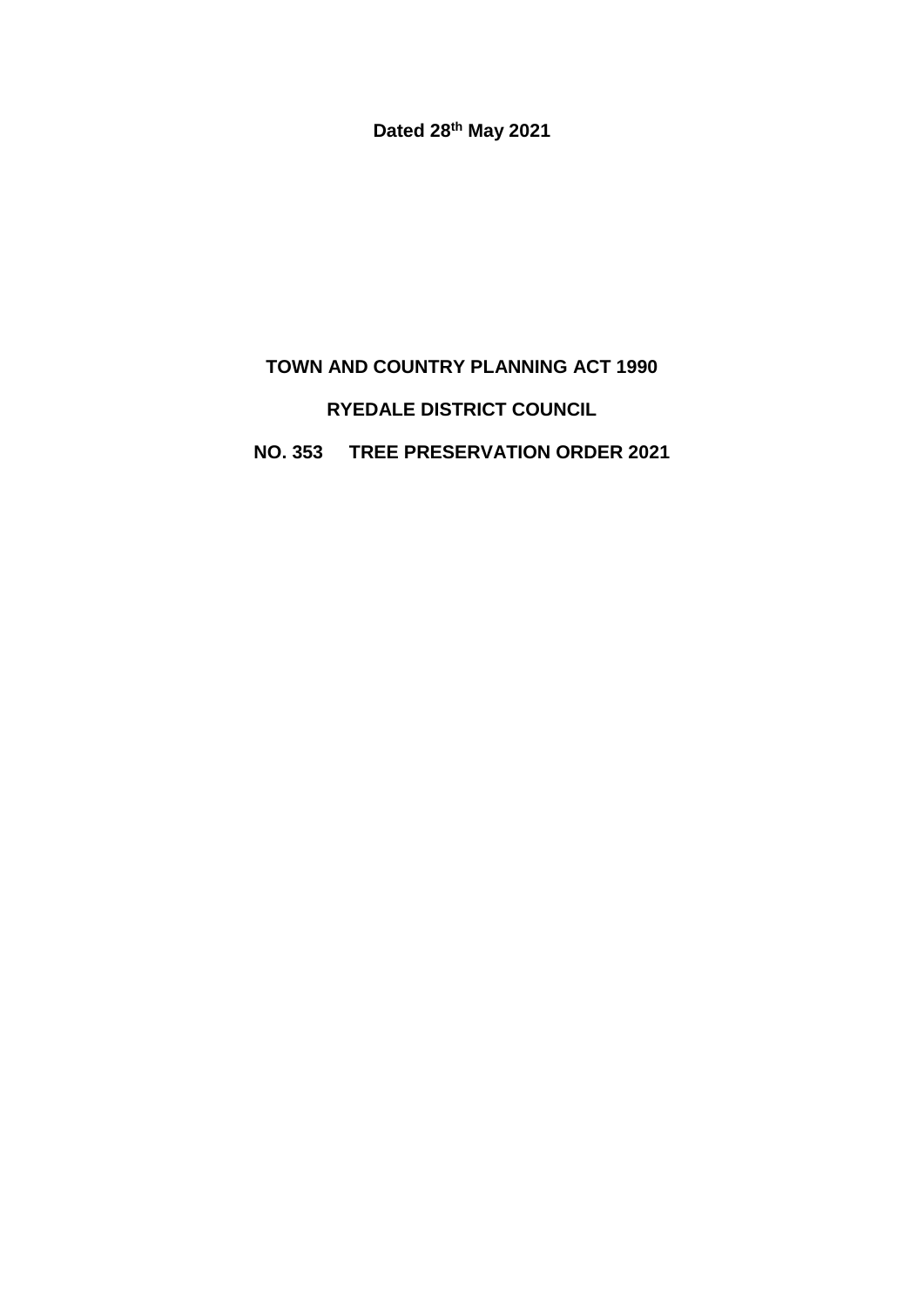## **Tree Preservation Order No 353 (2021)**

The Ryedale District Council, in exercise of the powers conferred on them by section 198 of the Town and Country Planning Act 1990 make the following Order:-

#### **Citation**

**1.**

This order may be cited as Ryedale District Council Tree Preservation Order No 353 of 2021

#### **Interpretation**

**2.**

- **(1)** In this Order 'the authority' means the Ryedale District Council
- **(2)** In this Order any reference to a numbered section is a reference to the section so numbered in the Town and Country Planning Act 1990 and any reference to a numbered regulation is a reference to the regulation so numbered in the Town and Country Planning (Tree Preservation) (England) Regulations 2012

### **Effect**

**3.**

- **(1)** Subject to Article 4, this Order takes effect provisionally on the date on which it is made.
- **(2)** Without prejudice to subsection (7) of section 198 (power to make tree preservation orders) or subsection (1) of section 200 (tree preservation orders: Forestry Commissioners) and, subject to the exceptions in regulation 14, no person shall –
	- (a) cut down, top, lop, uproot, wilfully damage, or wilfully destroy; or
	- (b) cause or permit the cutting down, topping, lopping, wilful damage or wilful destruction of

any tree specified in the Schedule to this Order except with the written consent of the authority in accordance with regulations 16 and 17, or the Secretary of State in accordance with regulation 23, and, where such consent is given subject to conditions, in accordance with those conditions.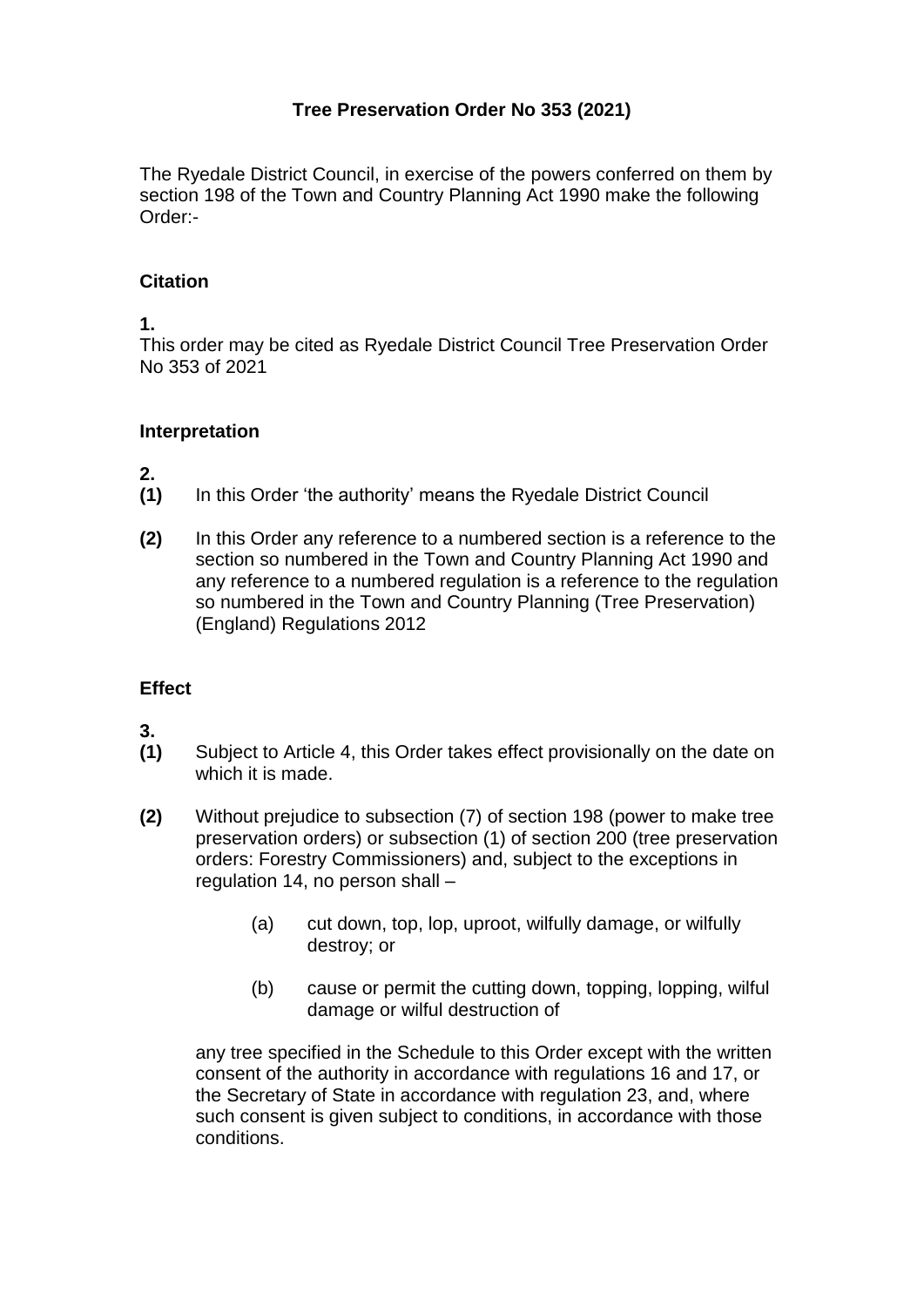#### **Application to trees to be planted pursuant to a condition**

**4.**

In relation to any tree identified in the first column of the Schedule by the letter 'C', being a tree to be planted pursuant to a condition imposed under paragraph (a) of section 197 (planning permission to include appropriate provision for preservation and planting of trees), this Order takes effect as from the time when the tree(s) is (are) planted.

Dated this \_\_\_\_\_\_\_\_\_\_\_\_\_\_ day of \_\_\_\_\_\_\_\_\_\_\_\_\_\_\_\_\_\_\_\_ 2021

**THE COMMON SEAL** of **THE RYEDALE DISTRICT COUNCIL** was hereunto affixed in the presence of:-

\_\_\_\_\_\_\_\_\_\_\_\_\_\_\_\_\_\_\_\_\_\_\_\_\_\_\_\_\_\_ Council Solicitor